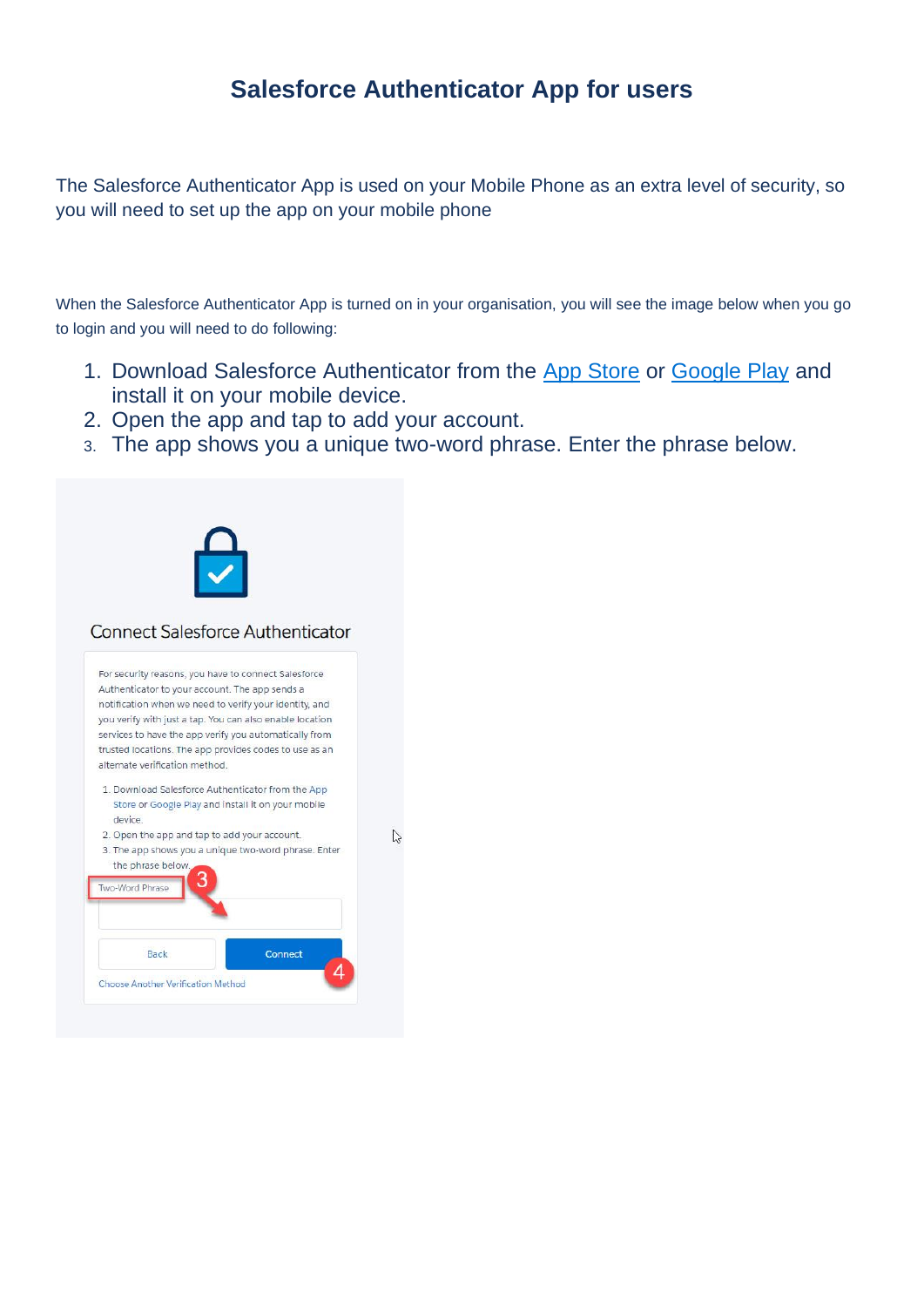# **Installing the App on Android**

## **Search for the app and click on the correct one as per A and B below**



Double check the name of the app and click install as per C and D below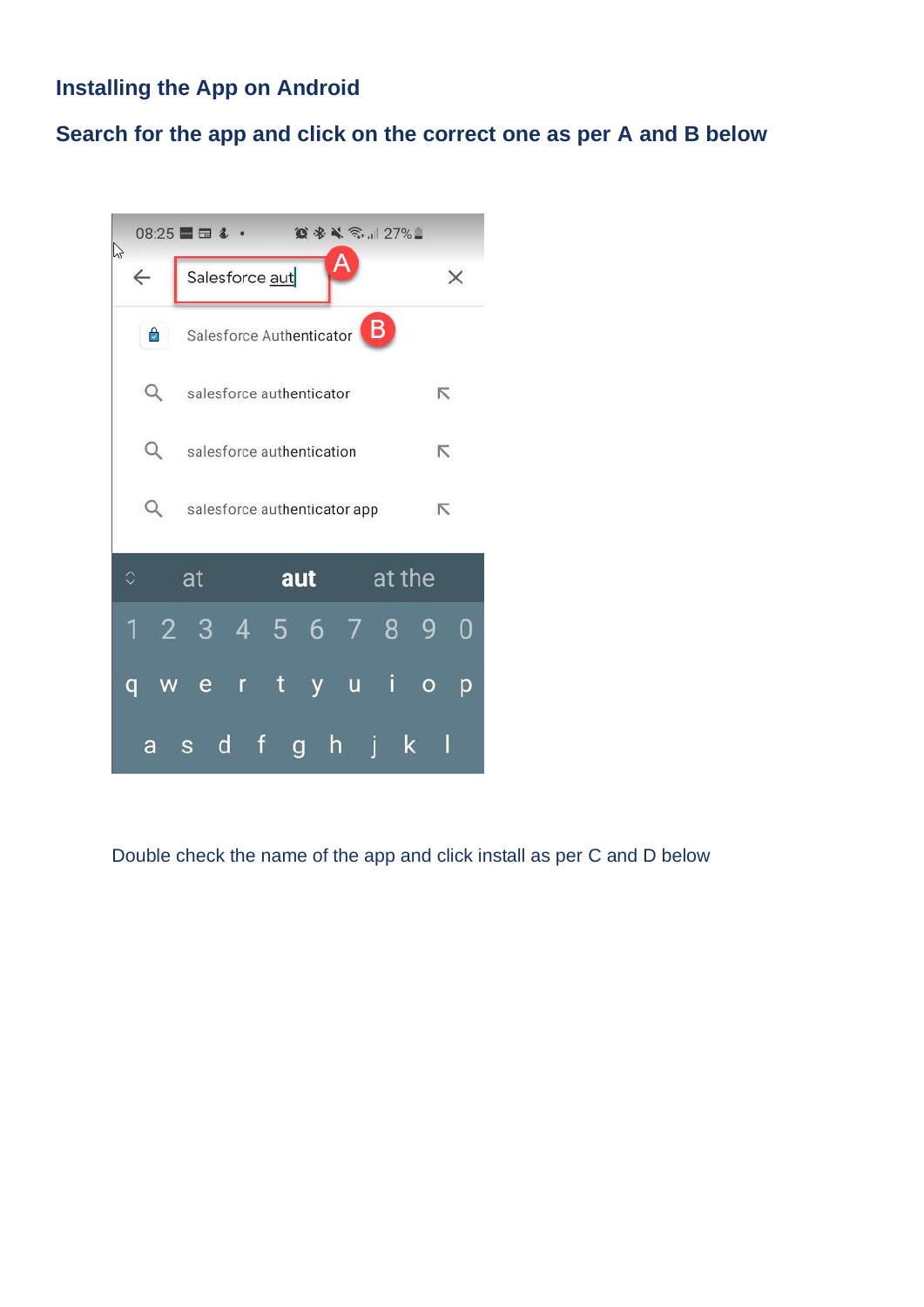

What's new • Last updated 17 Dec 2020

Fixes issue with Android Wear app Fixes automated activity notification Improves experience for...

### Rate this app

Tell others what you think

5. After installation you will receive an SMS then click on the link to confirm

 $\rightarrow$ 



When the app is installed you will be given a two word phrase on the app on your mobile phone,